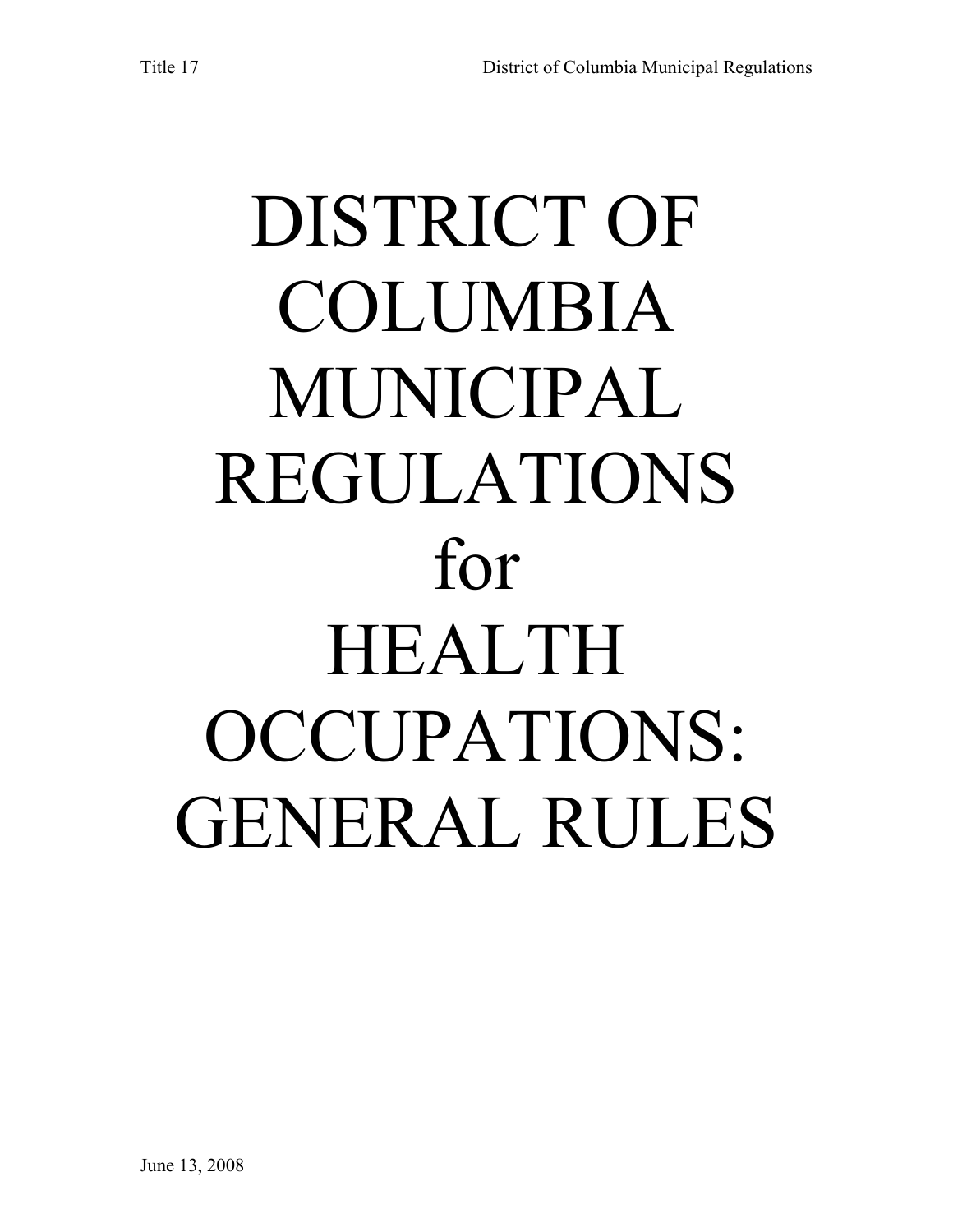## **CHAPTER 40 HEALTH OCCUPATIONS: GENERAL RULES**

| Secs. |                                                                                           |
|-------|-------------------------------------------------------------------------------------------|
| 4000  | Applicability                                                                             |
| 4001  | Application for a License, Registration, Renewal, or Reinstatement                        |
| 4002  | Examination                                                                               |
| 4003  | Cheating on an Examination                                                                |
| 4004  | Issuance of a License, Certificate, or Registration                                       |
| 4005  | Renewal of a License, Certificate, or Registration                                        |
| 4006  | Term of a License, Certificate, or Registration                                           |
| 4007  | <b>Temporary Licenses</b>                                                                 |
| 4008  | False of Misleading Communications and Advertising                                        |
| 4009  | Regulation of Holders of Certificates or Registrations                                    |
| 4010  | Reinstatement of an Expired License                                                       |
| 4011  | Reinstatement after Revocation                                                            |
| 4012  | Referral for Prosecution of Persons Committing Certain Offenses                           |
| 4013  | Computation of Time                                                                       |
| 4014  | License or Certificate by Reciprocity                                                     |
| 4015  | Special Renewal and Continuing Education Hours Provisions for Actively Deployed Licensees |
| 4016  | Display and Use of Name in Professional Practice                                          |
| 4017  | <b>Reporting Requirements</b>                                                             |
| 4099  | Definitions                                                                               |

## **4000 APPLICABILITY**

- 4000.1 This chapter shall apply to holders of and applicants for a license, certificate, or registration.
- 4000.2 Other chapters of this subtitle pertaining to specific health occupations shall supplement this chapter.

## **4001 APPLICATION FOR A LICENSE, REGISTRATION, RENEWAL, OR REINSTATEMENT**

- 4001.1 An applicant for a license, registration, renewal, or reinstatement shall do the following:
	- (a) Submit a completed application on the prescribed form;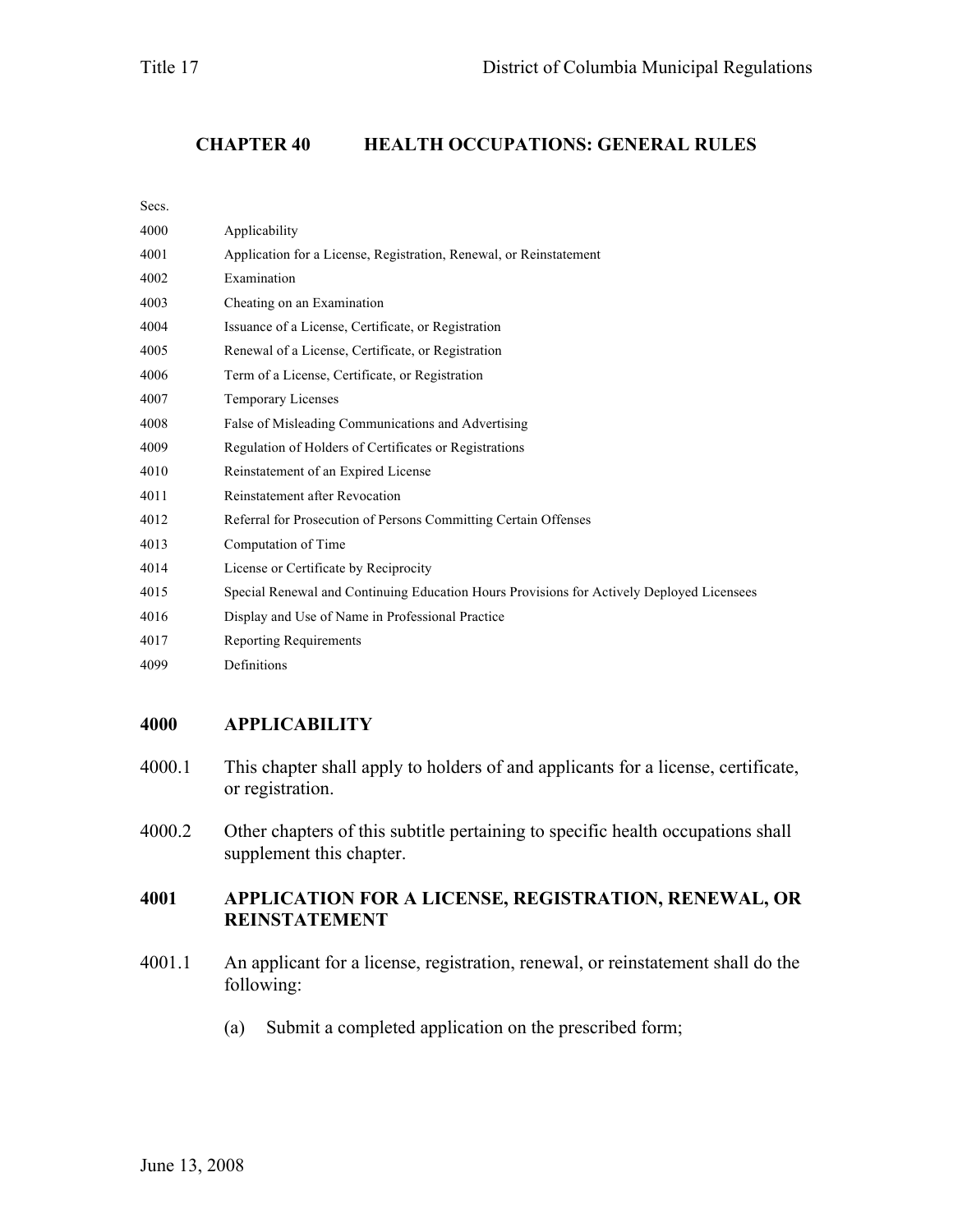- (b) Submit with the application two (2) recent passport-type photographs measuring two inches by two inches  $(2"x2")$  which clearly exposes the area from the top of the forehead to the bottom of the chin;
- (c) Pay the required fees(s);
- (d) Submit all required supporting documents, with the completed application, including transcripts, character and employment references, certified or validated test scores, and, if applicable, certified proof of licensure in other jurisdictions, except as provided in § 4001.1(e); and
- (e) Arrange for the required transcript, certificate of graduation, test results, certification or proof of licensure to be sent directly to the Board from the educational institution, testing service, professional association or government agency if the education institution, testing service, association or agency will not provide these documents to the applicant.
- 4001.2 Documents submitted with the completed application form pursuant to § 4001.1(e) shall comply with the following:
	- (a) Certificates of graduation, transcripts, test results and other official documents or certifications shall be submitted in an envelope sealed by the educational institution, testing service, professional association or other agency; and
	- (b) Letters of reference shall be submitted in envelopes which have been sealed and signed across the back flap of the envelope by the individual providing the reference.
- 4001.3 If a board or the Director determines that an application is not in compliance with  $\&$  4001.1, the application shall be returned to the applicant, unless the board or the Director determines that the deficiency is minor. If the application is returned, the Director may, in his or her discretion, return the application fee to the applicant.
- 4001.4 If a board or the Director determines that an application is not in compliance with §4001.1, but the deficiency is minor, the Director shall send a notice of the deficiency to the applicant. Upon receipt of the notice, the applicant shall correct the deficiency within thirty (30) days or other period specified in the notice.
- 4001.5 If the applicant fails to correct the deficiency within the required period, the application shall lapse and the applicant shall be required to submit a new application and pay the required fees to be considered for a license, certificate or registration.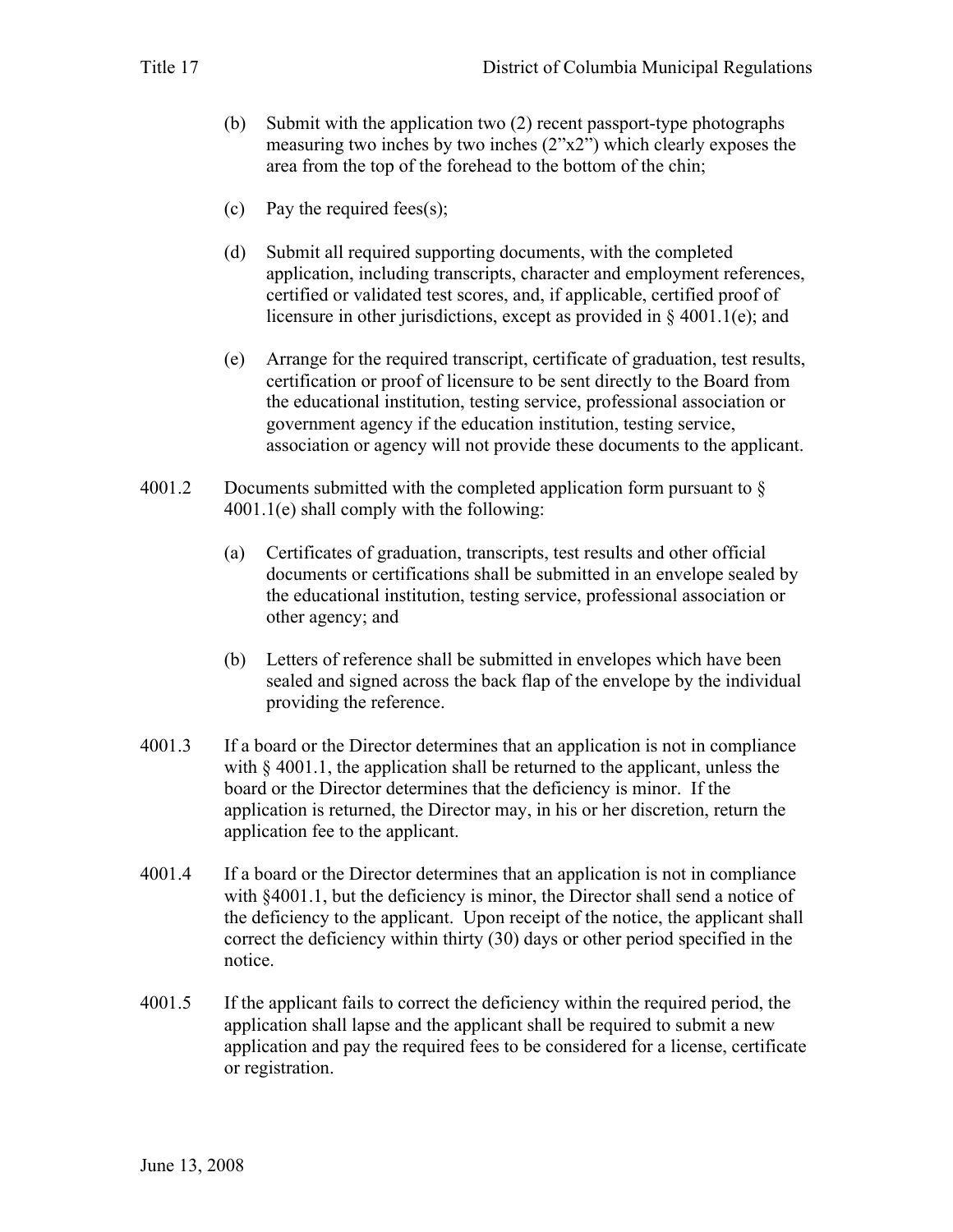# **4002 EXAMINATION**

- 4002.1 An applicant desiring to take an examination shall submit an application in compliance with § 4001.1 to the board at least ninety (90) days prior to the date of the examination.
- 4002.2 An applicant who has previously taken the examination shall submit such an application at least sixty (60) days prior to the date of the examination.
- 4002.3 An applicant may not take an examination unless the materials required by § 4001.1(e) are received by the board at least forty-five (45) days prior to the date of the examination.
- 4002.4 A board may, in its discretion, permit an applicant to take an examination on a provisional basis although transcripts or other materials are not received within the period provided in § 4002.3.
- 4002.5 A board or the Director, in the discretion of the board or Director, may reduce the required periods in  $\S$  4002.1 through  $\S$  4002.3.
- 4002.6 The Director shall notify each applicant of the date, time, and place of examination and of any examination procedures at least ten (10) days (excluding Saturdays, Sundays, legal holidays, and days on which the Department is officially closed) prior to the date of the examination.
- 4002.7 The Director shall arrange for suitable space for an examination, designate persons to proctor the examination, and provide for adequate security to ensure the integrity of the examination process.
- 4002.8 The Director shall notify each applicant whether the applicant passed the examination as soon as practicable after the Director receives the examination results, unless the applicant is notified directly by a testing service.
- 4002.9 An applicant who fails an examination may not challenge the results of the examination before a board or the Director.
- 4002.10 If a testing service informs a board in writing that it erroneously determined that an applicant failed an examination and certifies to the board that the applicant passed the examination, the board shall grant a license to the applicant if the applicant has met all other qualifications for a license and has paid all required fees.
- 4002.11 If an applicant does not take an examination, the application fee shall not be refunded or credited to another examination unless a board or the Director determines that the applicant was unable to take the examination because of the following: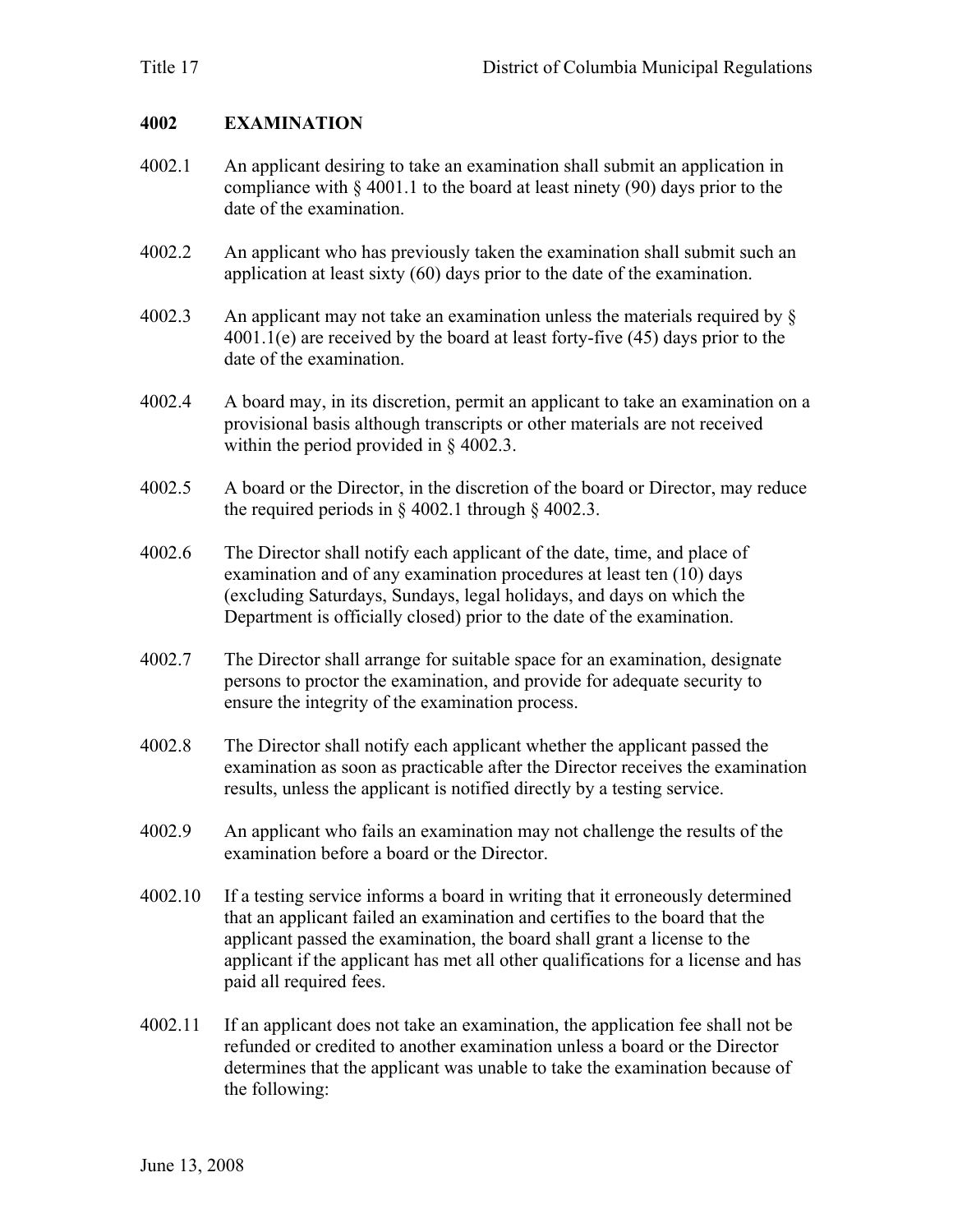- (a) Illness or injury; or
- (b) Death or serious illness of or injury to a member of the applicant's immediate family.
- 4002.12 A board or the Director, in making a determination under  $\S$  4002.11, may require a doctor's certificate or other satisfactory evidence of illness or injury.

### **4003 CHEATING ON AN EXAMINATION**

- 4003.1 No person shall cheat or assist another in cheating on an examination required under this subtitle or the Act.
- 4003.2 As used in this section, "cheating" includes, but is not limited to, the following:
	- (a) Communication relating to the examination between applicants inside or outside of an examination room or copying another applicant's answers while an examination is in progress;
	- (b) Communication relating to an examination with others outside of an examination room while the examination is in progress;
	- (c) Substitution by an applicant of another person to sit in an examination room in the applicant's place; and
	- (d) Use of crib sheets, text books, or other materials not authorized by the board inside or outside an examination room while an examination is in progress.
- 4003.3 If a person designated to proctor an examination suspects that an applicant is cheating or has cheated on the examination, the person shall do the following:
	- (a) If necessary, seat the applicant in a segregated location for the remainder of the examination;
	- (b) Keep a record of the applicant's seat location and identification number, and the names and identification numbers of the applicants on either side of the applicant;
	- (c) Confiscate any materials or devices that are suspected of being used by the applicant to cheat on the examination;
	- (d) Permit the applicant to complete the examination; and
	- (e) Notify the testing service, the board, and the Director that the applicant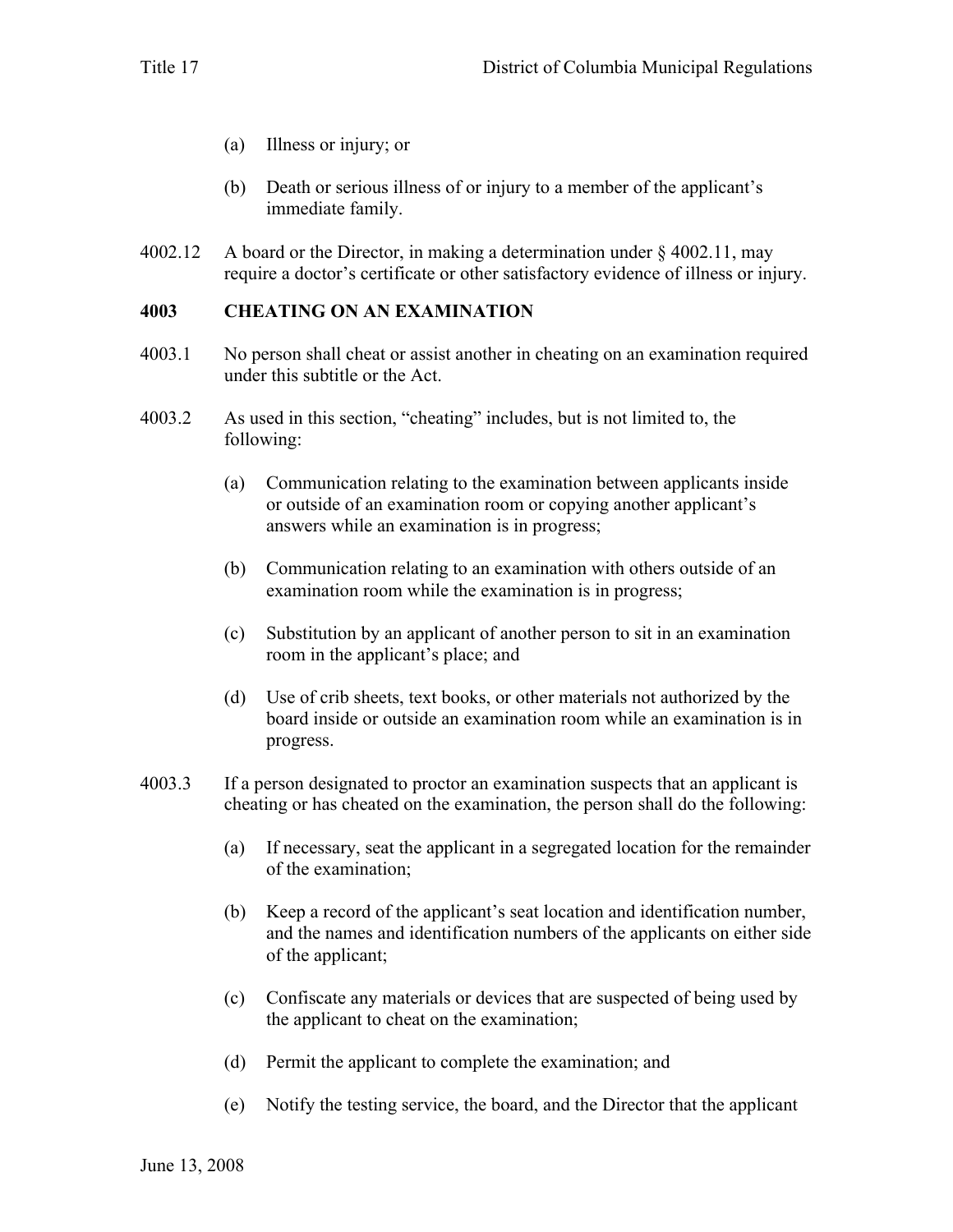is suspected of cheating and provide the board with a copy of the examination booklet and any evidence obtained by the person proctoring the examination.

- 4003.4 If a board has cause to believe that an applicant has cheated or has failed to comply with an instruction of a proctor given pursuant to  $\S$  4003.3, it may propose to deny a license, imposed a civil fine, or take other actions pursuant to the procedures set forth in § 4102 of chapter 41 of this title.
- 4003.5 If a board determines, in accordance with the procedures set forth in chapter 41 of this title, that an applicant cheated on an examination, in addition to any other consequences under the Act or this subtitle, the applicant shall not be eligible to take another examination for a period of one (1) year from the date of the decision of the board, or other period established by the board in its order.

### **4004 ISSUANCE OF A LICENSE, CERTIFICATE, OR REGISTRATION**

- 4004.1 After a determination by a board that an applicant for a license, certificate, or registration meets all the other requirements for the license, certificate, or registration under this subtitle and the Act, including the payment of all required fees, the Director shall issue the license, certificate, or registration to the applicant.
- 4004.2 The Director shall indicate on the face of the license, certificate, or registration any restriction on the license, certificate, or registration required by a board.
- 4004.3 An applicant for a license, certificate, or registration who is notified by the Director or a board that the application is approved shall pay the required license fee within one hundred and eighty (180) days of the date of the initial notice.
- 4004.4 The Director or a board shall send the notice by first class mail to the applicant at the applicant's address on file with the Director.
- 4004.5 If the applicant fails to pay the required fee within this period, the application shall lapse and the applicant shall be required to submit a new application and pay the required application fees to be eligible for a license, certificate, or registration.

## **4005 RENEWAL OF A LICENSE, CERTIFICATE, OR REGISTRATION**

4005.1 The Director shall send a renewal application to a holder of a license, certificate, or registration by first class mail to the holder's address on file with the Director at least sixty (60) days prior to the expiration of the license, certificate, or registration.

June 13, 2008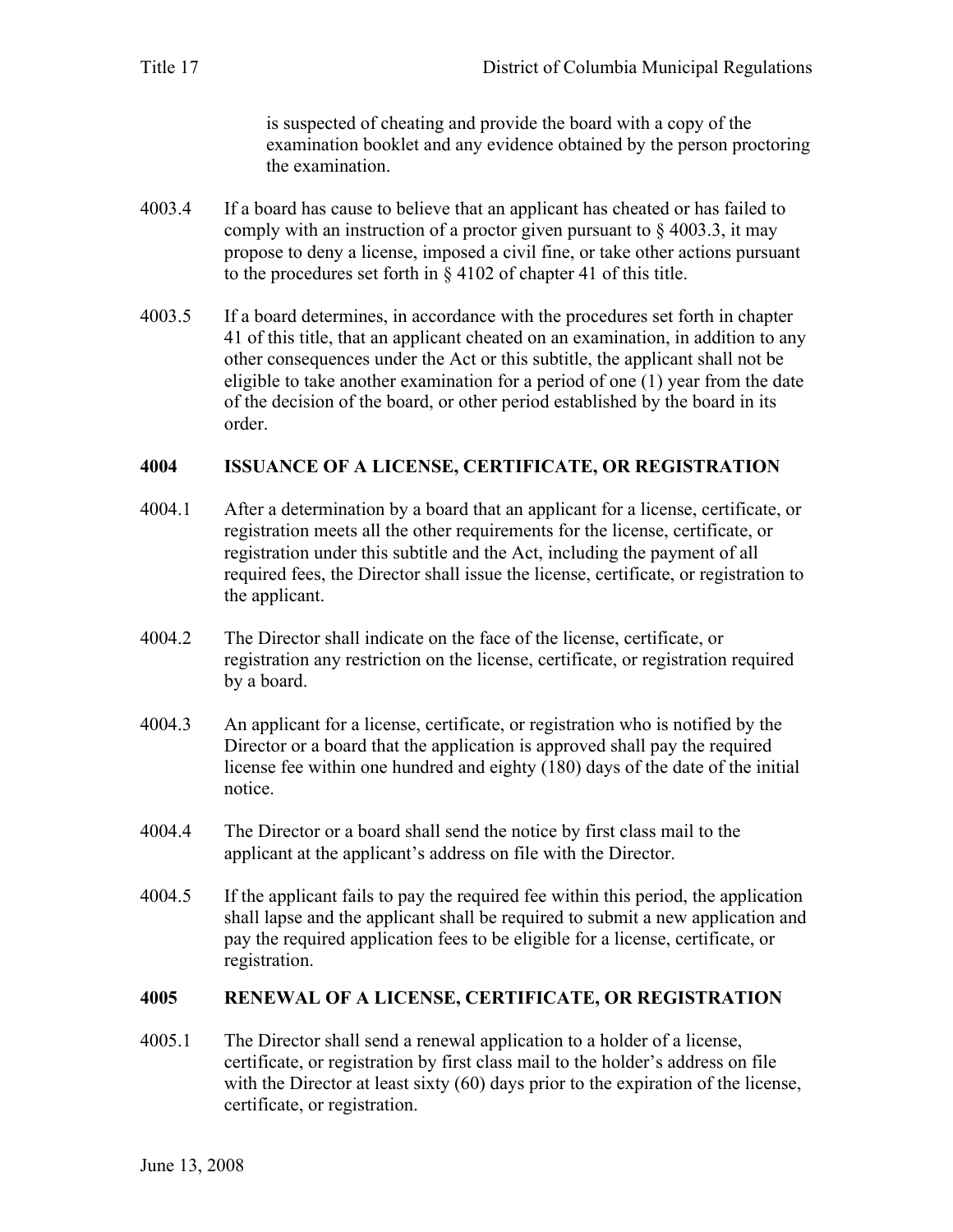- 4005.2 To be eligible for renewal, the holder of a license, certificate, or registration shall meet all of the requirements for renewal under this subtitle and the Act.
- 4005.3 A holder of a license, certificate, or registration shall notify the Department in writing of any change of home or business address within thirty (30) days of the change of address.
- 4005.4 The failure of a holder of a license, certificate, or registration to receive the notice required by § 4005.1 does not relieve the holder of the responsibility of renewing the license, certificate, or registration.
- 4005.5 A holder of a license, certificate, or registration who fails to renew prior to the expiration date may renew the license, certificate, or registration within sixty (60) days after expiration upon paying the required late fee. Upon renewal, the holder shall be deemed to have possessed a valid license, certificate, or registration during the period between the expiration of the license, certificate, or registration and the renewal thereof.
- 4005.6 If a holder of a license, certificate, or registration fails to renew the license, certificate, or registration within sixty (60) days after the expiration, the license, certificate, or registration shall be considered to have lapsed on the date of expiration and the holder shall be required to apply for reinstatement and pay the required reinstatement fee, in accordance with the applicable provisions of this subtitle and the Act.

## **4006 TERM OF A LICENSE, CERTIFICATE, OR REGISTRATION**

- 4006.1 The term of a license, certificate, or registration issued or renewed pursuant to this subtitle shall be two (2) years or for the balance of the license period, whichever is shorter.
- 4006.2 The term of a license, certificate, or registration issued or renewed pursuant to this subtitle shall expire on the date established by this subtitle for the particular health occupation, unless the Director changes the renewal system pursuant to § 4006.3.
- 4006.3 The Director may change the renewal system whereby the license, certificate, or registration expires on the last day of the month of the birthdate of the applicant for or holder of the license, certificate, or registration, or by some other means for the administrative convenience of the Director.
- 4006.4 If the Director changes the renewal system under § 4006.3, in order to permit an orderly transition, the term of a license, certificate, or registration that is in effect on the date of the Director's determination may be extended up to three (3) years.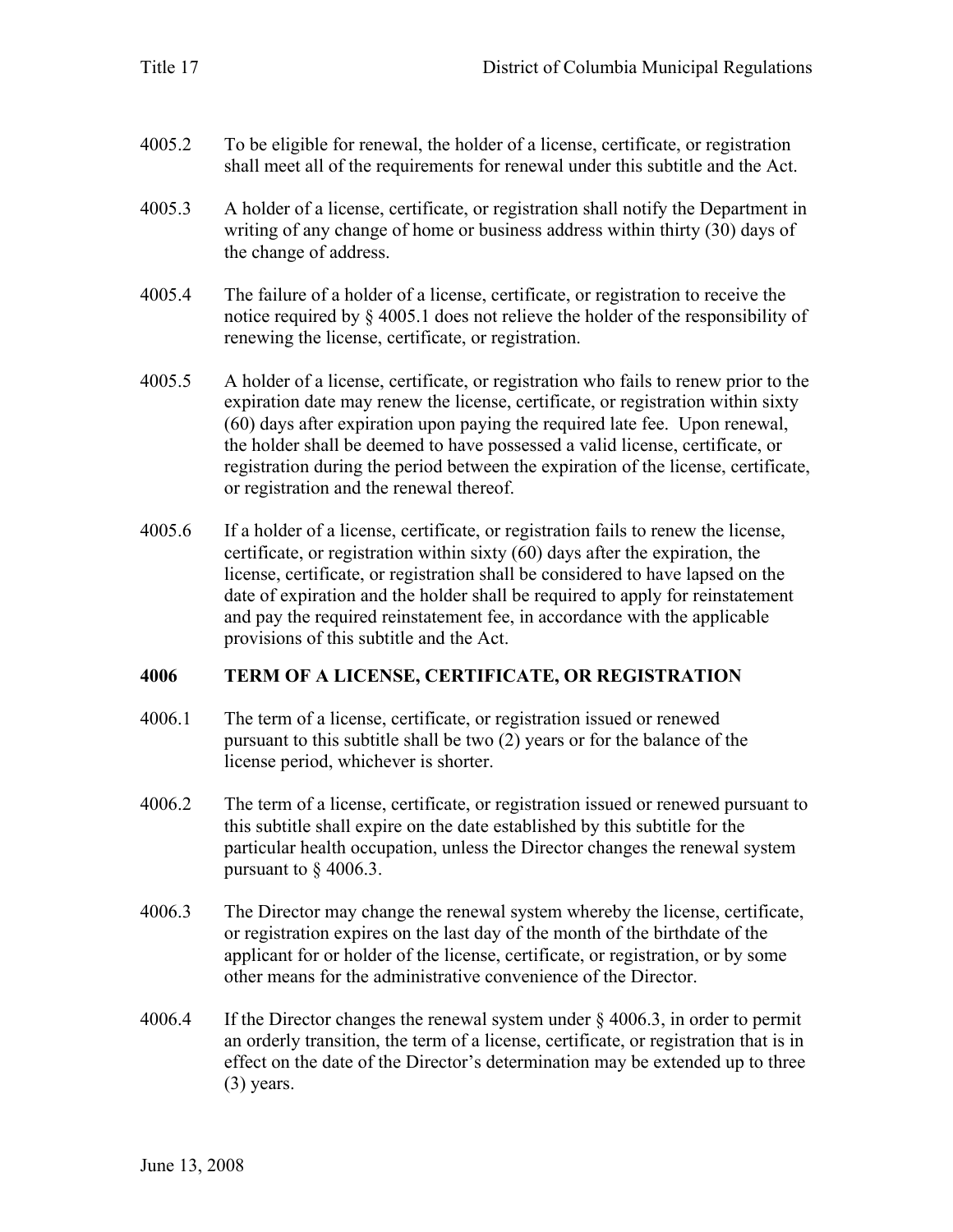# **4007 TEMPORARY LICENSES**

- 4007.1 A board may issue temporary licenses pursuant to this section if the Director determines in writing, on the request of a board or on the Director's own determination, that the issuance of temporary licenses to practice a health occupation is necessary to protect the health and welfare of the citizens of the District.
- 4007.2 Upon a determination of the Director in writing that the issuance of temporary licenses is no longer necessary to protect the health and welfare of the citizens of the District, the authority of a board to issue temporary licenses pursuant to this section shall cease, but a temporary license issued prior to the determination of the Director shall remain valid until it expires.
- 4007.3 A board may impose restrictions on practice by a holder of temporary license before or after the license is issued. The board may remove or modify any restrictions on a temporary license. The Director shall indicate any restriction on a temporary license on the face of the license or otherwise give notice of the restriction.
- 4007.4 A board may issue a temporary license pursuant to this section only to the following persons:
	- (a) An applicant for a regular license who is licensed in another jurisdiction of the United States and is applying for licensure by reciprocity or endorsement; or
	- (b) An applicant who meets all qualifications for a license except for the successful completion of an examination and who has applied to take the next scheduled examination pursuant to § 4002.
- 4007.5 The duration of a temporary license issued under this section shall be established by the Director, but shall not exceed ninety (90) days.
- 4007.6 An applicant for a temporary license shall submit a separate application for temporary licensure on a form approved by the Director and pay the required fee for a temporary license.
- 4007.7 A holder of a temporary license shall not represent in any manner that the holder is a regularly licensed health professional or use the terms or abbreviations restricted to regularly licensed health professionals by § 1003 of the Act, D.C. Code 3-1210.03(2001).
- 4007.8 Except as proved in this section, the holder of a temporary license is subject to the applicable provisions of the Act including, but not limited to, the following: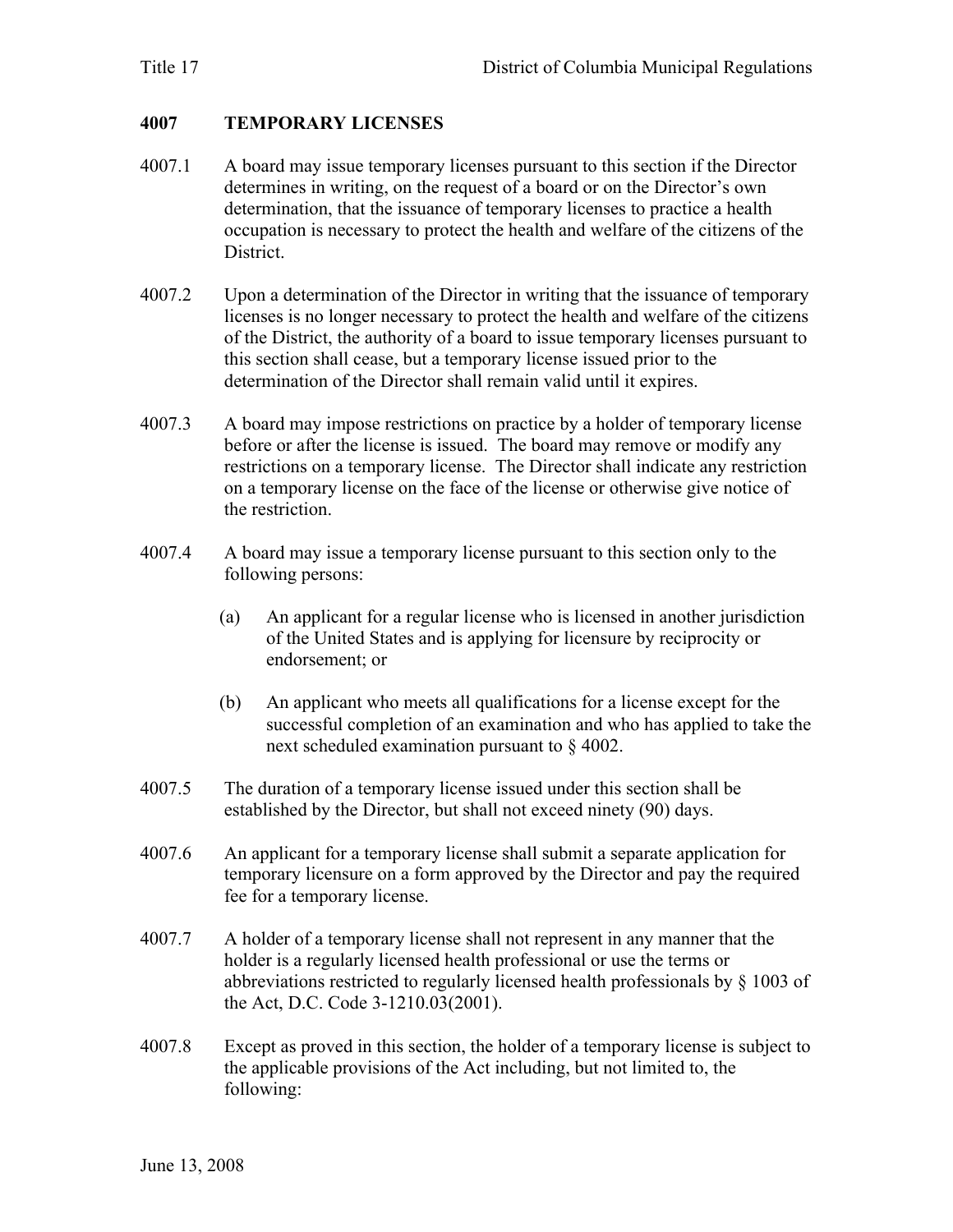- (a) Section 509, D.C. Code § 3-1205.09 (2001) (scope of license);
- (b) Section 513, D.C. Code § 3-1205.13 (2001) (display of licenses; change of address);
- (c) Section 514, D.C. Code § 3-1205.14 (2001) (revocation, suspension or denial or license or privilege; civil penalty; reprimand);
- (d) Section 515, D.C. Code § 3-1205.15 (2001) (summary action);
- (e) Section 516, D.C. Code § 3-1205.16 (2001) (cease and desist orders); and
- (f) Section 517, D.C. Code  $\S$  3-1205.17 (2001) (voluntary surrender of license).
- 4007.9 The holder of a temporary license who violates the restrictions placed on the license shall be subject to the criminal, civil, and administrative sanctions of the Act.
- 4007.10 A board may revoke a temporary license without a hearing for any reason that the board determines to be in the interests of the health or welfare of the citizens of the District, upon a minimum of five (5) days notice given in the manner prescribed by § 4105 of chapter 41 of this title.

# **4008 FALSE OR MISLEADING COMMUNICATIONS AND ADVERTISING**

- 4008.1 A health professional shall not make or cause to be made a false or misleading communication about the health professional or the health professional's services.
- 4008.2 A health professional shall not falsely represent that the health professional is certified by, a member of, or otherwise endorsed by, a professional society, association, or other organization.
- 4008.3 A health professional shall not communicate the fact that the health professional practices a particular health occupation, or specializes in a particular field of the health occupation, unless the health professional is in fact a specialist in the particular field indicated or possesses any certificate required by the health profession to be a specialist in the field.
- 4008.4 Subject to this section, a health professional may advertise professional services through media, such as a telephone directory, legal directory, newspaper or other periodical, radio or television, or through written communication not involving personal contact.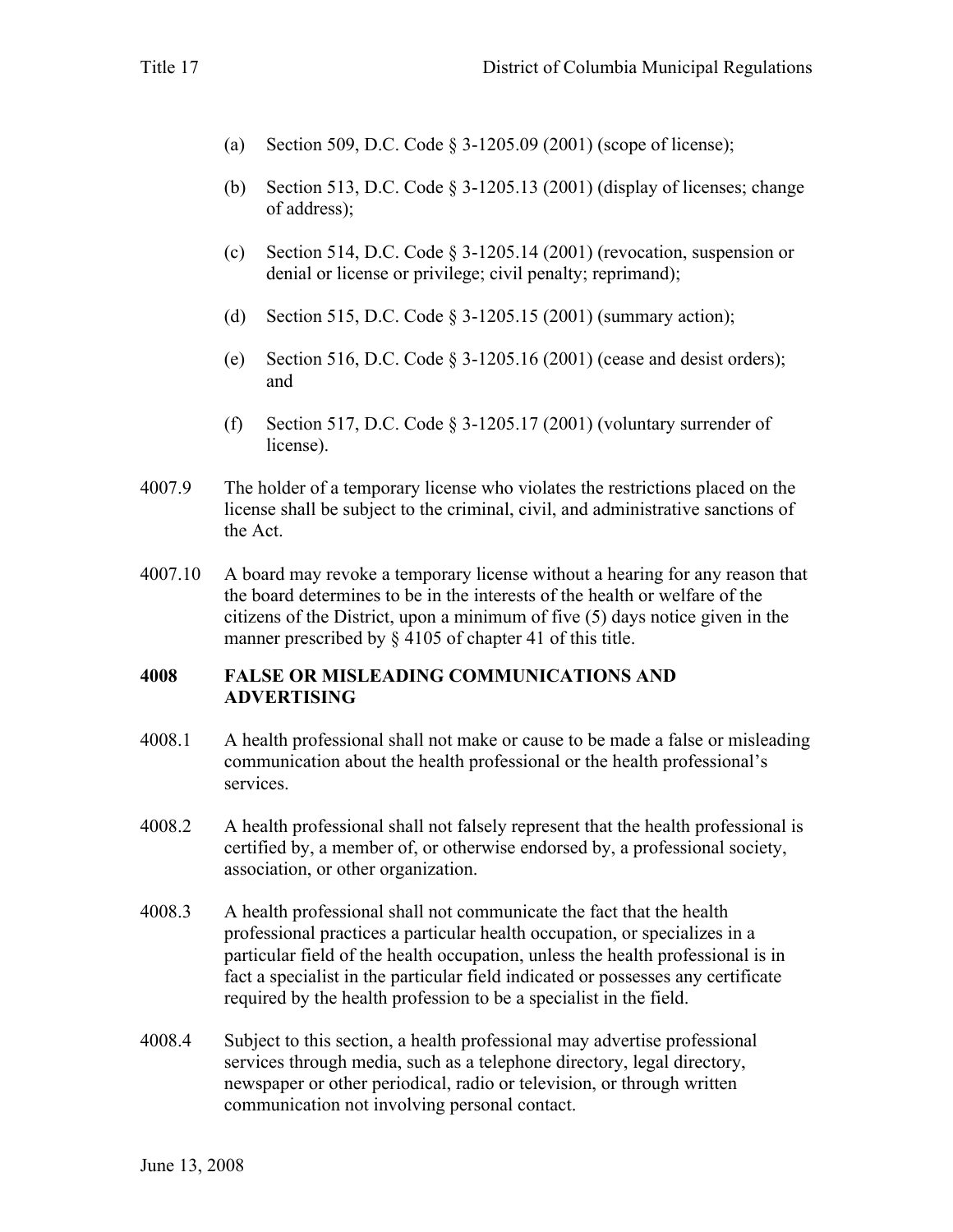- 4008.5 As used in this section, a communication is "false" or "misleading" if it:
	- (a) Contains a material misrepresentation or omits to make a representation necessary to make the statement considered as a whole not misleading; or
	- (b) Contains an assertion about the health professional or the health professional's services that cannot be substantiated.

# **4009 REGULATION OF HOLDERS OF CERTIFICATE OR REGISTRATIONS**

- 4009.1 A board may take the same disciplinary actions against the holder of a certificate or registration as it may take against the holder of a license under § 514 of the Act, D.C. Code 3-1205.14 (2001) for the grounds stated in that section.
- 4009.2 The Director may take any action with respect to the holder of a registration that a board is authorized to take under the Act or this subtitle against the holder of a license or certificate.

# **4010 REINSTATEMENT OF AN EXPIRED LICENSE**

- 4010.1 This section applies to the following:
	- (a) An applicant for reinstatement of an expired licensed issued under the Act, in accordance with § 512 of the Act, D.C. Code § 3-1205.12 (2001); and
	- (b) An applicant for reinstatement of an expired license or certificate issued under a law repealed or amended by the Act.
- 4010.2 An applicant for reinstatement under this section shall file an application with the board on the prescribed form and shall pay the required reinstatement fee.
- 4010.3 An applicant for reinstatement under this section shall demonstrate fitness to resume practice by submitting evidence satisfactory to the board that the applicant has the competency and knowledge of District and federal laws necessary to resume practice of the health occupation and that the applicant's resumption of practice will not be detrimental to the public interest or the integrity of the health profession.
- 4010.4 In making a determination pursuant to § 4010.3, the board shall consider the following:
	- (a) The length of time that the applicant has practiced in the District or other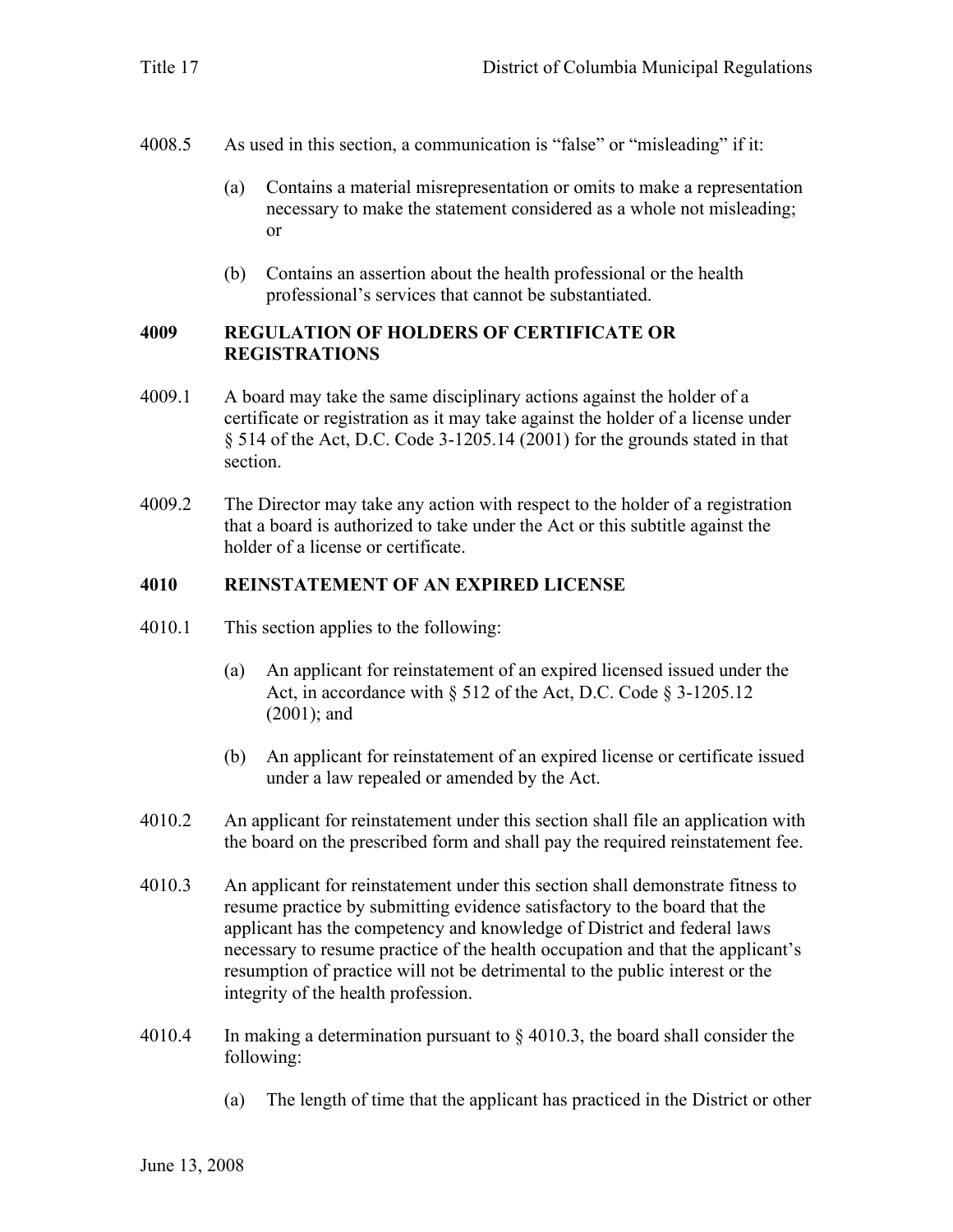jurisdictions;

- (b) The length of time after expiration of the applicant's license that the applicant was not practicing the health profession in the District or other jurisdictions;
- (c) Any violations by the applicant of the Act, this subchapter, or other laws, or other conduct by the applicant that would be grounds for discipline under the Act;
- (d) The applicant's present character; and
- (e) The applicant's present qualifications and competency to practice the health occupation.
- 4010.5 A board may require an applicant to complete certain educational or training requirements, in addition to any continuing education requirements, to be completed prior to or after reinstatement to ensure that the applicant is competent to practice the health occupation.
- 4010.6 A person who was licensed as a health professional under a law repealed by the Act and who was not license under the Act may apply for reinstatement pursuant to this section by March 25, 1991. After this date, such a person must apply as an applicant for a new license.

# **4011 REINSTATEMENT AFTER REVOCATION**

- 4011.1 A health professional whose license, certificate, or registration has been revoked, or whose application for reinstatement has been denied, shall be ineligible to apply for reinstatement for a period of one (1) year from the date of the revocation or denial, unless otherwise provided in the board order of revocation or denial.
- 4011.2 An applicant for reinstatement under this section shall file an application with the board on the prescribed form and shall pay the required reinstatement fee.
- 4011.3 In addition to the requirements of  $\S$  4011.2, an applicant for reinstatement shall demonstrate fitness to resume practice by submitting evidence satisfactory to the board that the applicant has the moral qualifications, competency, and knowledge of District and federal laws necessary to resume practice of the health occupation and that the applicant's resumption of practice will not be detrimental to the public interest or the integrity of the health profession.
- 4011.4 In making a determination pursuant to § 4011.3, the board shall consider, among other factors, the following: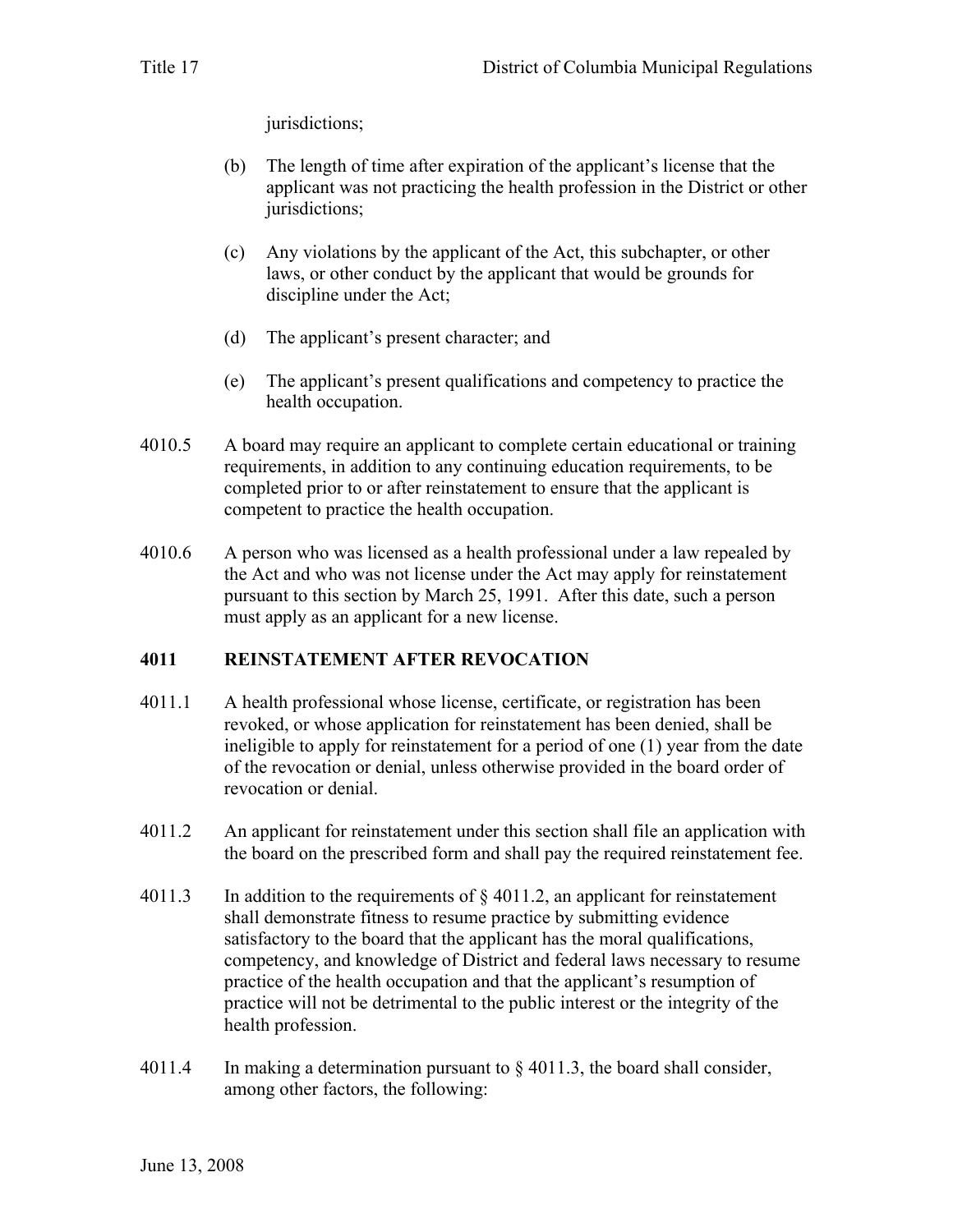- (a) The nature and circumstances of the conduct, or the mental or physical condition, for which the applicant's license, certificate, or registration was revoked;
- (b) The applicant's recognition and appreciation of the seriousness of any misconduct;
- (c) The applicant's conduct, or mental or physical condition, since the revocation, including steps taken by the applicant to remedy prior misconduct and prevent future misconduct, or to remedy the mental or physical condition;
- (d) The applicant's present character; and
- (e) The applicant's present qualifications and competency to practice the health occupation.

## **4012 REFERRAL FOR PROSECUTION OF PERSONS COMMITING CERTAIN OFFENSES**

- 4012.1 A District employee or member of a board shall inform the Director and the board if the employee or board member has good cause to believe that a person has committed one (1) of the following offenses in connection with an application for a license, certificate, or registration or any proceeding before a board or the Director:
	- (a) Willfully making a false statement of a material fact under oath at a hearing or other proceeding which the person does not believe is true and in fact is not true in violation of D.C. Code § 22-2402 (2005) (perjury);
	- (b) Willfully procuring another to commit perjury in violation of D.C. Code § 22-2403 (2005) (subornation of perjury);
	- (c) Willfully making a false statement of a material fact on an application or other official document that was sworn to before a notary public in violation of D.C. Code § 22-2404 (2005) (false swearing); or
	- (d) Willfully making a false statement in writing of a material fact or which statement would reasonably be expected to be relied upon as true in violation of D.C. Code § 22-2405 (2005) (false statements).
- 4012.2 If the Director or the board determines that there is good cause to believe that a person committed one of the offenses listed in § 4012.1, the Director or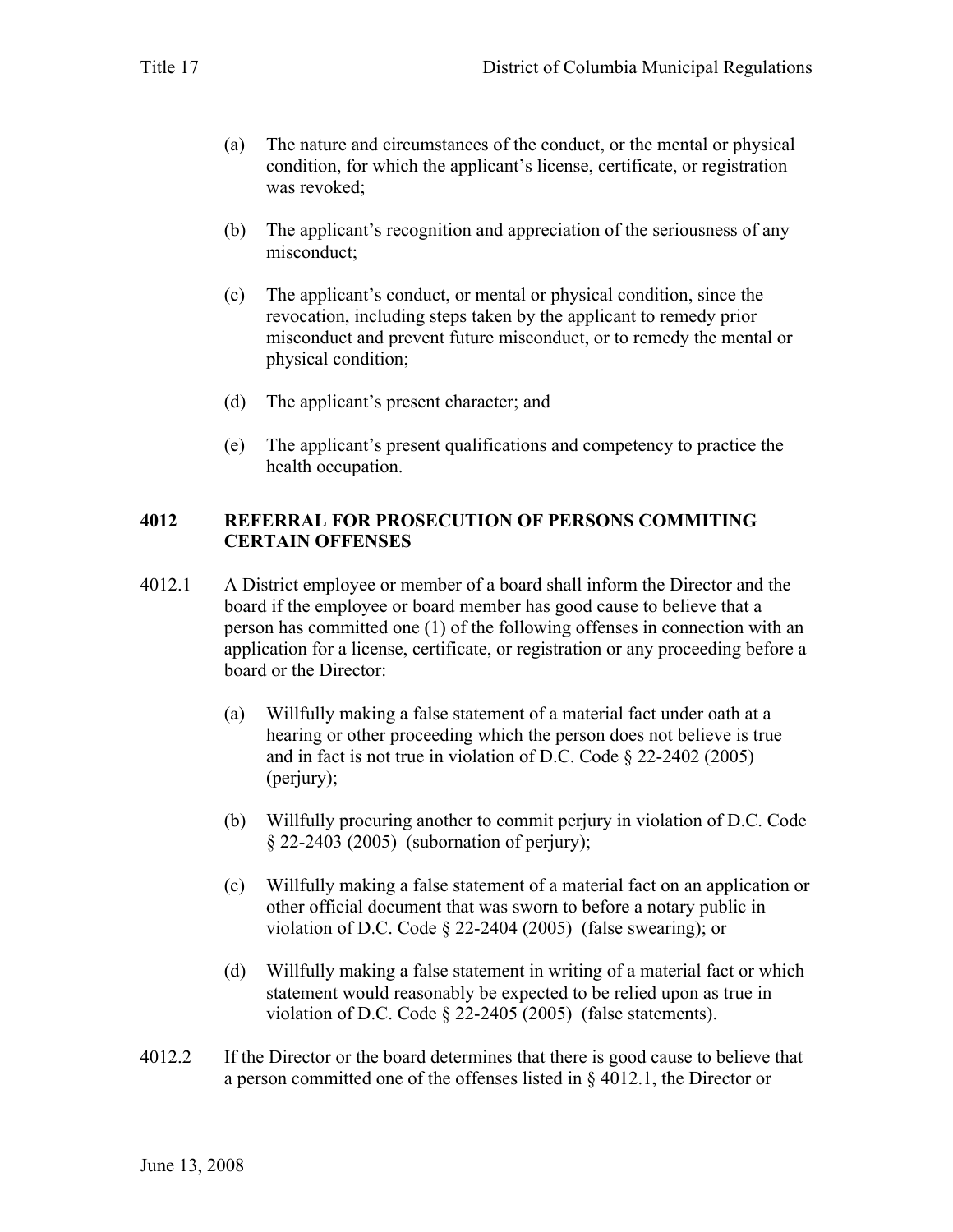board may refer the matter to the United States Attorney for the District of Columbia for prosecution.

4012.3 All application forms for a license, certificate, or registration under this subtitle shall contain a notice that states in substance that:

## **"The making of a false statement on this application or on documents required by this application is punishable by criminal penalties."**

# **4013 COMPUTATION OF TIME**

4013.1 In computing any period of time specified in this chapter, the day of the act, event, or default shall not be counted, and the last day of the period shall be counted unless it is a Saturday, Sunday, legal holiday or day on which the Department is officially closed, in which event the time period shall continue until the next day that is not a Saturday, Sunday, legal holiday, or day on which the Department is officially closed.

## **4014 LICENSE OR CERTIFICATION BY RECIPROCITY**

4014.1 An applicant for a license or certificate by reciprocity shall furnish proof satisfactory to the board regulating the health occupation of either of the following:

> (a) That the applicant is licensed or certified and in good standing as a member of the health occupation for which the applicant seeks a license or certificate in a jurisdiction on the list developed by the board pursuant to § 4014.3, by submitting from the jurisdiction a certificate of licensure or certification in good standing; or

- (b) Proof of the following:
	- (1) That the applicant is licensed or certified and in good standing as a member of the health occupation for which the applicant seeks a license or certificate in a jurisdiction of the United States with requirements which are substantially equivalent to the requirements of the Act, by submitting from the jurisdiction a certificate of licensure or certification in good standing; and
	- (2) That the jurisdiction in which the applicant is license or certified admits members of the health occupation for which the applicant seeks a license or certificate who are licensed or certified by the District in a like manner as the District admits members of that health occupation who are licensed or certified in that jurisdiction, by arranging for the jurisdiction to provide to the Board a certificate or other written statement, signed by appropriate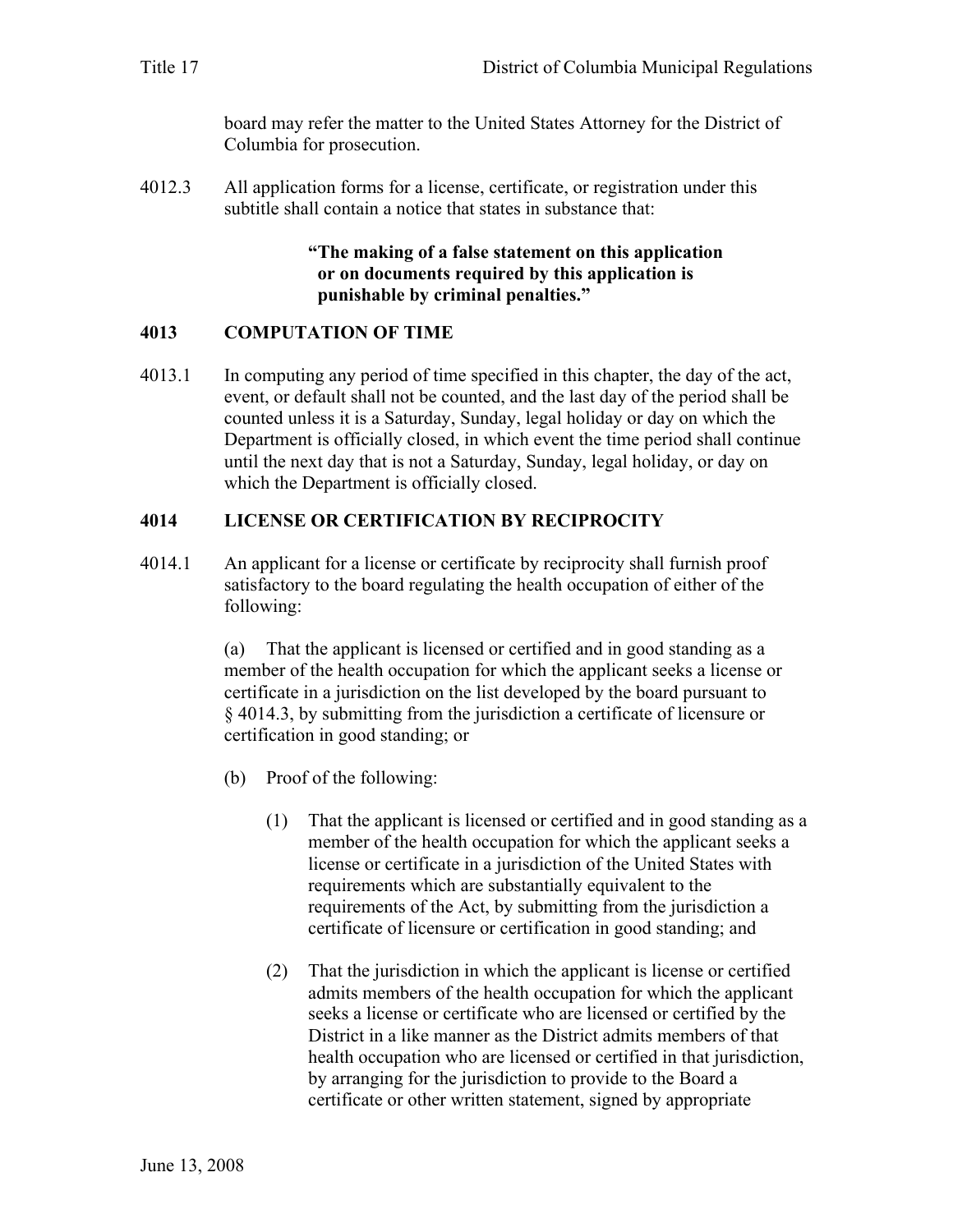officials.

- 4014.2 A board, in its discretion, may deny an application for a license by reciprocity of a person against whom disciplinary action has been taken, or who has been convicted of a crime bearing on the applicant's fitness to practice, in another jurisdiction.
- 4014.3 A board may develop a list of jurisdictions whose requirements for licensure or certification are substantially equivalent to the requirements of the Act and which admit members of the health occupation regulated by the board who are licensed or certified in the District in a like manner as the District admits members of that health occupation who are licensed or certified in those jurisdictions.
- 4014.4 A board may interview an applicant under this section to determine whether the applicant's education, training, or character meets the requirements of the Act and this subtitle.
- 4014.5 A board, in its discretion, may grant a provisional license or certification not to exceed ninety (90) days to an applicant who has met the requirements of this subtitle except for the receipt by the board of required certification or other proof or licensure or certification in the other jurisdiction; Provided, that that board determines to its satisfaction, by telephone inquiry or other means, that the applicant has a license or certificate in good standing from the jurisdiction.
- 4014.6 The Director shall issue a provisional license granted by a board pursuant to § 4014.5.

## **4015 SPECIAL RENEWAL AND CONTINUING EDUCATION HOURS PROVISIONS FOR ACTIVELY DEPLOYED LICENSEES**

- 4015.1 If the license of a health professional lapses while serving in the military whenever the United States is engaged in active military operations against any foreign power or hostile force, the license may be reinstated or renewed without payment of the reinstatement or late renewal fee under the following conditions:
	- (a) The license was active at the time of deployment;
	- (b) The application for reinstatement or renewal is made while still in the armed services or no later than six (6) months after discharge from active service or return to inactive military status;
	- (c) A copy of the military activation orders or other proof of active military service accompanies the application; and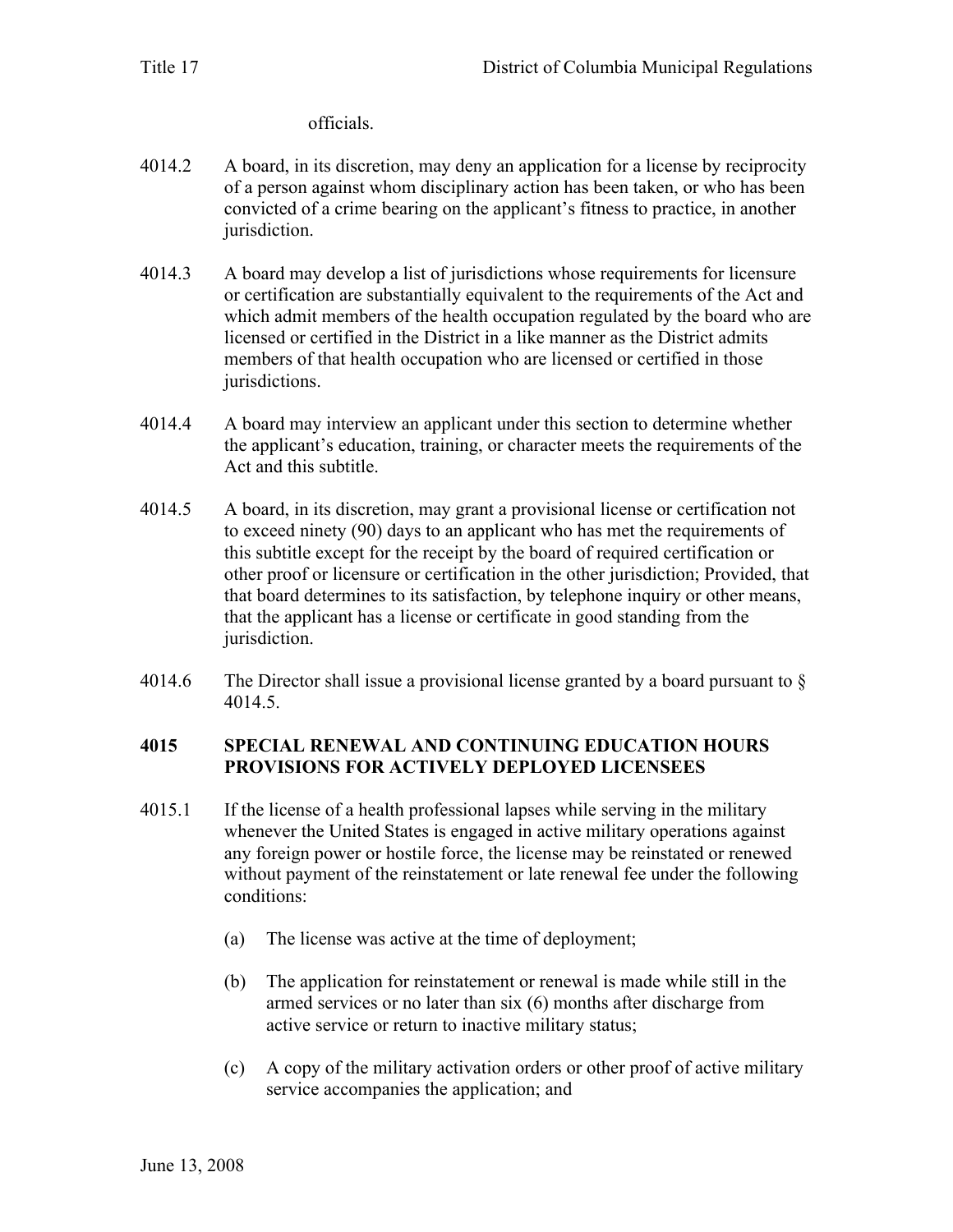- (d) The renewal fee is paid.
- 4015.2 If the required continuing education contact hours were not earned for renewal during the earning period, the licensee shall be required to complete the required continuing education hours needed for renewal no later than six (6) months after discharge from active service, return to inactive military status, or return to the United States from an active war zone.
- 4015.3 The continuing education contact hours used for renewal shall not be used for the next licensing renewal.
- 4015.4 The continuing education contact hours for the next license renewal shall not be prorated.

# **4016 DISPLAY AND USE OF NAME IN PROFESSIONAL PRACTICE**

4016.1 An individual holding a license, registration, or certification to practice a health occupation in the District of Columbia shall perform all professional practice in the District under the full name in which his or her license was issued. This shall mean displaying the full name in which his or her license was issued on all signage, stationary, and advertisements; and using this name in all oral and written communications with the public or his or her patients.

## **4017 REPORTING REQUIREMENTS**

- 4017.1 Any health care provider that employs a physician who is licensed in the District of Columbia shall report the following to the Board of Medicine within ten  $(10)$  days;
	- (a) Any disciplinary action that is taken against the physician by the health care provider; and
	- (b) The resignation of any physician that occurs while the physician is being investigated by the health care provider.
- 4071.2 The Board of Medicine shall impose a penalty not to exceed two thousand five hundred dollars (\$2,500.00) on a physician who employs a physician and who fails to comply with the provisions of § 4017.1.
- 4071.3 The Board of Medicine shall refer to the appropriate board or to the System Administrator for appropriate action non-physician health care providers who fail to report the discipline of physicians or the resignation of physicians while under investigation pursuant to  $\S$  4017.1, or who do so more than ten (10) days after the discipline is imposed or the resignation occurs.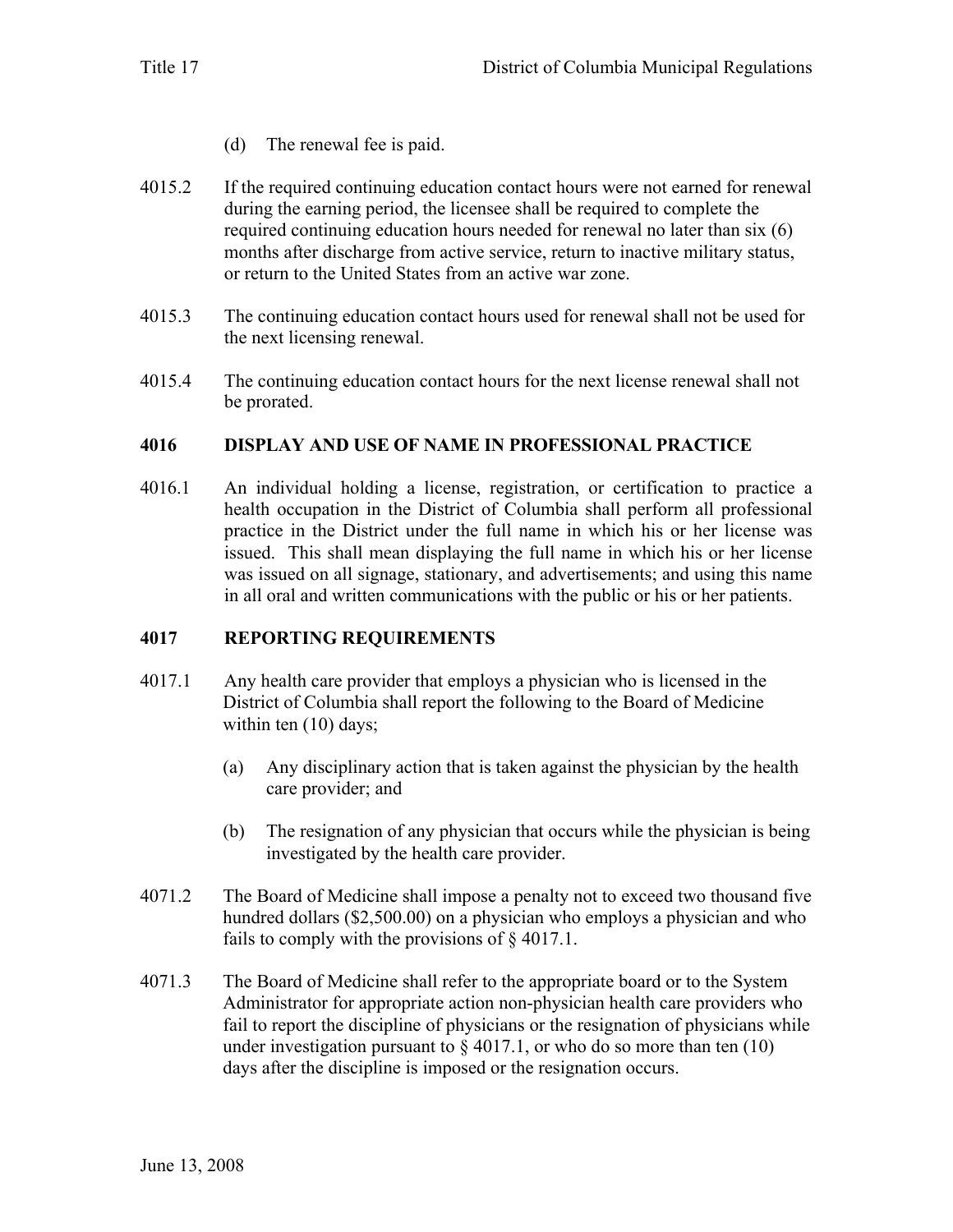- 4017.4 Health care providers and medical facilities providing services in the District of Columbia shall submit biannual adverse event reports, on January 1 and July 1 of each calendar year, to the System Administrator.
- 4017.5 Each adverse event report shall:
	- (a) Be reported using the form approved by the Board of Medicine and available on the Department of Health Regulation and Licensing Administration (HRLA) website;
	- (b) Ensure that the patient's identity shall be de-identified and anonymous. For each adverse event reported, the reporting health care provider or medical facility shall use a numeric internal event identifier that will allow the System Administrator to subpoena health records and conduct investigations when needed; and
	- (c) Include a corrective action plan designed to prevent future similar adverse events.
- 4017.6 Individual health care providers shall not be required to report adverse events occurring in medical facilities in which they have privileges or in which they are employed or provide contracted services unless they own the medical facility.
- 4017.7 Medical facilities shall report adverse events to the System Administrator that occur in the facility or as a result of the service.
- 4017.8 The appropriate board or the Office of the Administrative Hearings (OAH) shall adjudicate contested cases for failing to timely file adverse event reports.
- 4017.9 The appropriate board, the System Administrator, or OAH shall impose a penalty of not less than five hundred dollars (\$500.00) or more than two thousand five hundred dollars (\$2,500.00) for failure to submit a timely adverse event report.
- 4017.10 The System Administrator shall be responsible for:
	- (a) Investigating adverse events as needed, including the subpoenaing of deidentified and anonymous health records;
	- (b) Collecting, organizing, and storing data on adverse events occurring in the District of Columbia;
	- (c) Tracking, assessing, and analyzing the incoming reports, findings, and corrective action plans;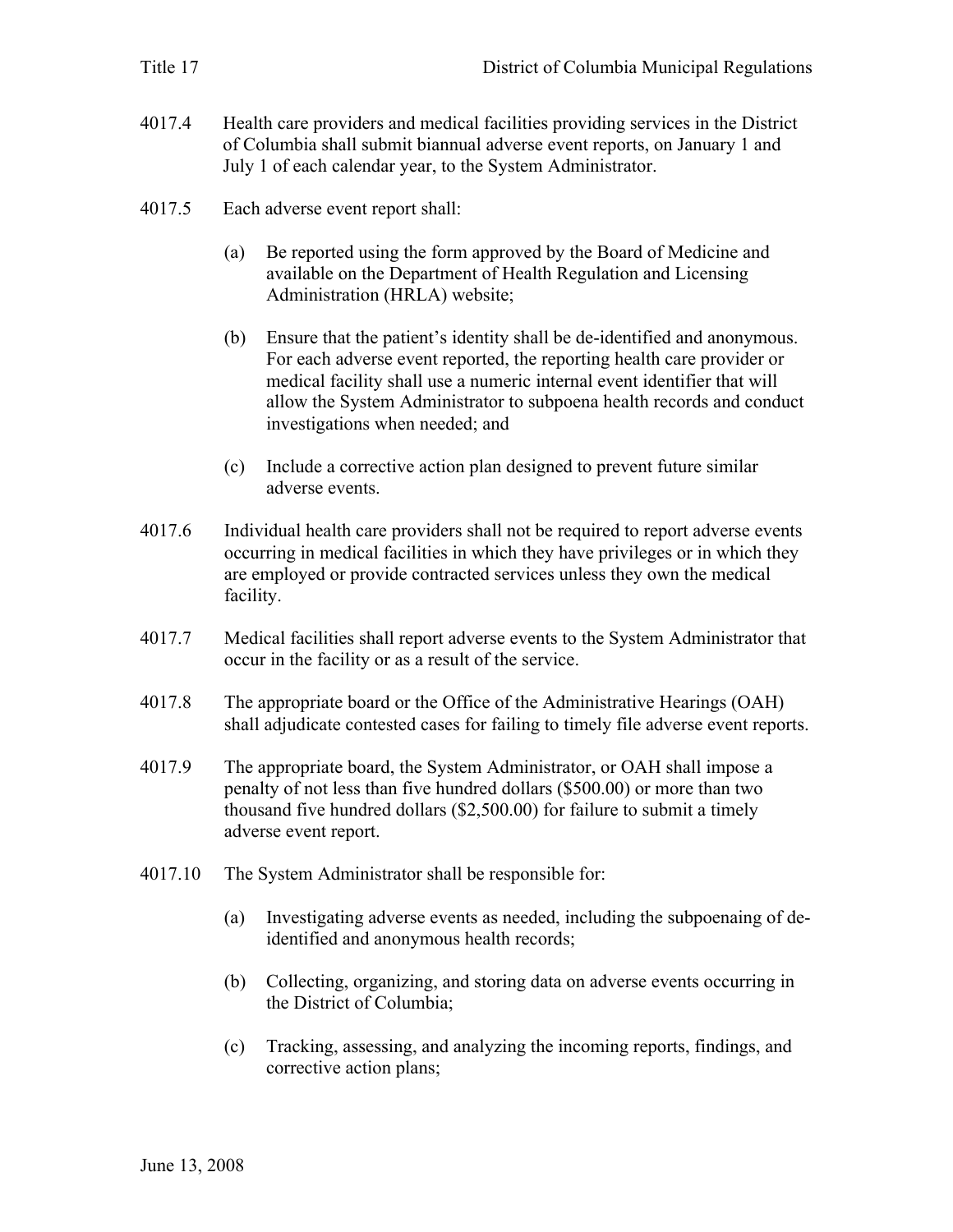- (d) Identifying common adverse event patterns or trends;
- (e) Recommending methods to reduce systematic adverse events;
- (f) Providing technical assistance to health care providers and medical facilities on the development and implementation of patient safety plans to prevent adverse events;
- (g) Disseminating information and advising health care providers and medical facilities in the District of Columbia on medical best practices;
- (h) Monitoring national trends in best practices and disseminating relevant information and advice to health care providers and medical facilities in the District of Columbia; and
- (i) Publishing an annual report that includes summary data of the number and types of adverse events for the prior calendar year by type of healthcare provider and medical facility, rates of change per type of event, other analyses, and recommendations to improve health care delivery in the District of Columbia.
- 4017.11 Information provided to or obtained by the System Administrator pursuant to §§ 4017.4 and 4017.5, including the identity of persons providing such information and the reports or documents provided pursuant to  $\S$  4016.5, as well as files, records, findings, opinions, recommendations, evaluations, and reports of the System Administrator, shall be confidential and shall not be subject to disclosure pursuant to any other provision of law, and shall not be discoverable or admissible into evidence in any civil, criminal, or legislative proceeding. The information shall not be disclosed by any person under any circumstances, except as such data in the aggregate may be published in the annual report by the System Administrator.
- 4017.12 No person providing information to the System Administrator shall be compelled to testify in any civil, criminal, or legislative proceeding with respect to any confidential matter contained in the information provided to the System Administrator, except the System Administrator may provide information in a criminal proceeding in which an individual is accused of a felony, if ordered to do so by a court pursuant to D.C. Official Code § 7-  $161(e)(3)$ .
- 4017.13 Information gathered by the System Administrator on adverse events pursuant to this section shall not be used for purposes other than as set forth in  $§$  4017.10.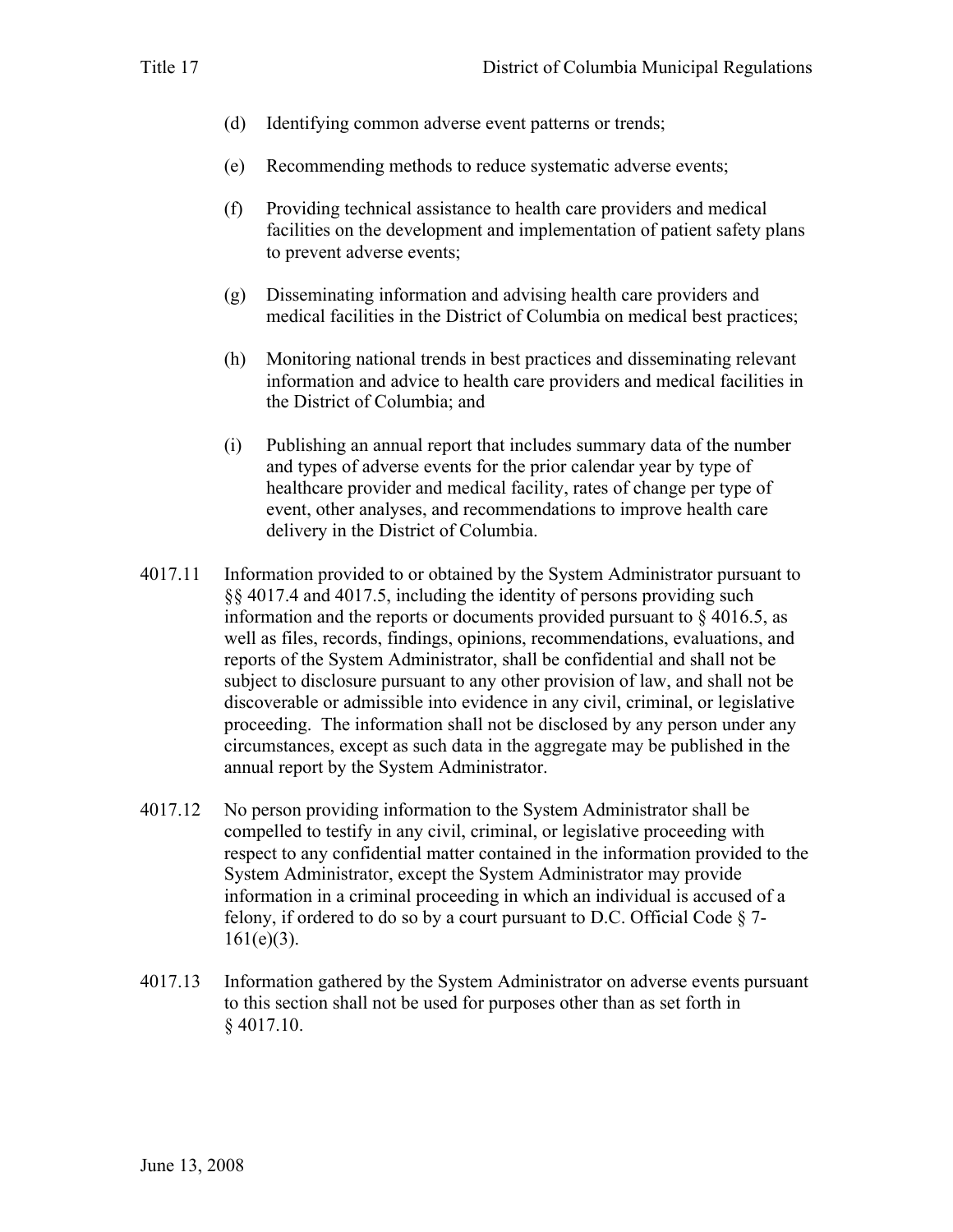- 4017.15 Medical facilities and individual health care providers are subject to investigation by the System Administrator, in addition to investigations pursuant to  $\S$ § 4017.5(b) and 4017.10(a), for a failure to file an adverse event report in a timely manner.
- 4017.16 When information on an adverse event comes to the System Administrator by other means, such as by complaint or by regular processes performed by the HFD, such information may be used by HFD to initiate an investigation for purposes of regulatory compliance unrelated to the reporting of adverse events pursuant to D.C. Official Code § 7-161.

## **4099 DEFINITIONS**

4099.1 As used in this chapter, the following words and phrases shall have the meanings ascribed:

**Act**- the District of Columbia Health Occupations Revisions Act of 1985, D.C. Law 6-99, D.C. Code §§ 3-1201 to 3-1213.01 (2001)

**Adverse event** – an event, occurrence, or situation involving the medical care of a patient by a health care provider that results in death or an unanticipated injury to the patient, as designated by the Board of Medicine and available on the Department's Health Regulation and Licensing Administration website.

**Board** – the Board of Acupuncture, Board of Chiropractic, Board of Dentistry, Board of Dietetics and Nutrition, Board of Marriage and Family Therapy, Board of Massage Therapy, Board of Medicine, Board of Nursing, Board of Nursing Home Administration, Board of Occupational Therapy, Board of Optometry, Board of Pharmacy, Board of Physical Therapy, Board of Podiatry, Board of Professional Counseling, Board of Psychology, Board of Respiratory Care, or Board of Social Work established by the Act, as the context requires.

**Certificate** – a certificate to practice a specialty of health occupation issued by a board pursuant to this subtitle or the Act.

**Day** – a calendar day.

**Department** – the Department of Health.

**Director** – the Director of the Department of Health, or the Director's designee.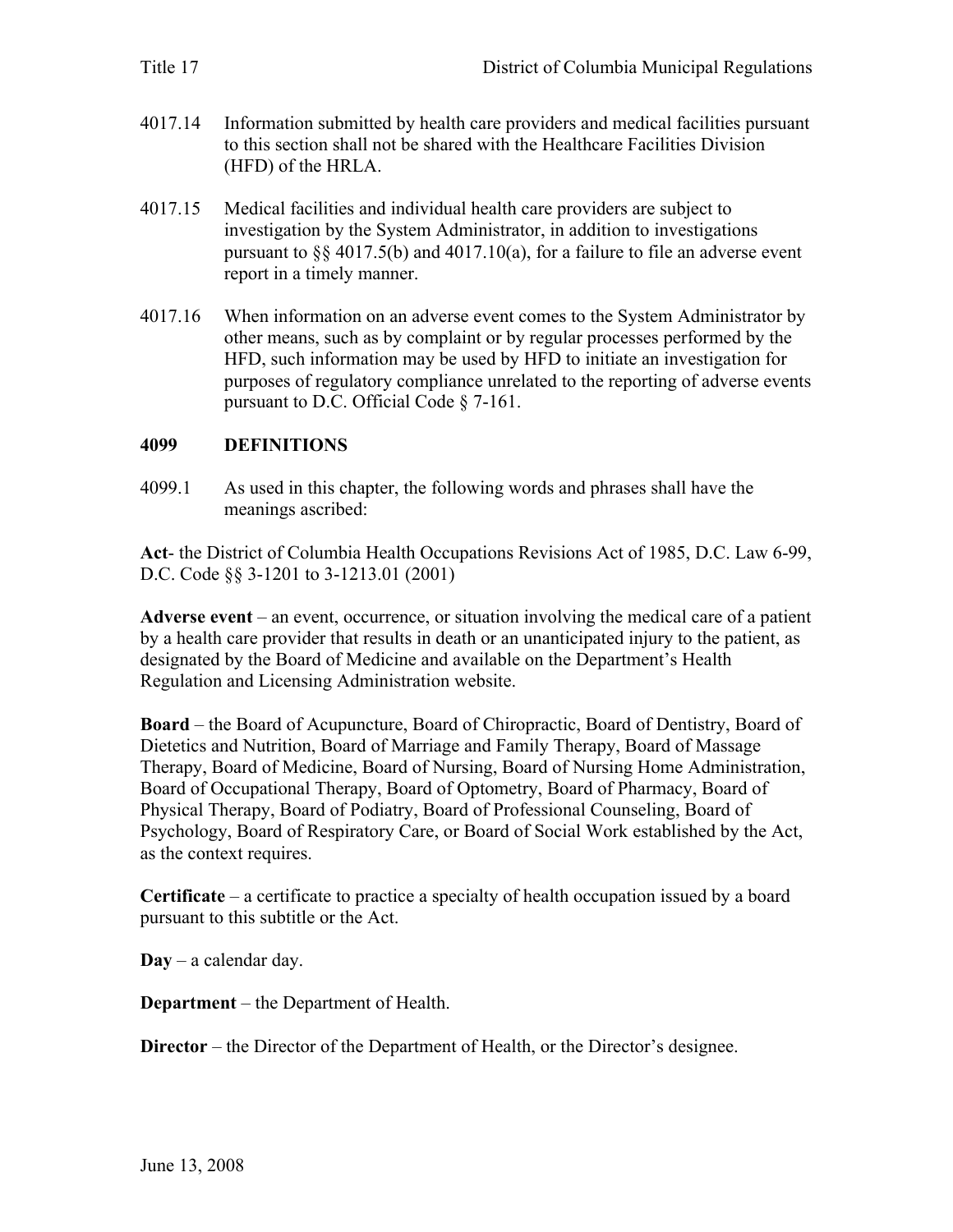**Disciplinary action** – an action taken by a health care provider that limits or revokes the privileges of a physician to practice medicine at any medical facility of that provider or that results in the termination of the physician's employment or other contractual relationship with the provider due to substandard quality of clinical practice, unprofessional behavior, or substance abuse.

**Employs** – the action of a health care provider to enter into an employment or other contractual relationship with a physician to practice medicine or to grant a physician privileges to practice medicine at any medical facility of that provider.

**Health care provider** – an individual or entity licensed or otherwise authorized under District law to provide healthcare service, including a hospital, nursing facility, comprehensive outpatient rehabilitation facility, home health agency, hospice program, renal dialysis facility, ambulatory surgical center, pharmacy, physician or health care practitioner's office, long-term care facility, behavior health residential treatment facility, health clinic, clinical laboratory, health center, physician, physician assistant, nurse practitioner, clinical nurse specialist, certified registered nurse anesthetist, certified nurse midwife, psychologist, certified social worker, registered dietitian or nutrition professional, physical or occupational therapist, pharmacist, or other individual health care practitioner.

**Legal holiday**- one of the following holidays:

- (a) New Year's Day;
- (b) Martin Luther King, Jr.'s Birthday;
- (c) Washington's Birthday;
- (d) Memorial Day;
- (e) Independence Day;
- (f) Labor Day;
- (g) Columbus Day;
- (h) Veterans Day;
- (i) Thanksgiving Day;
- (j) Christmas Day;
- (k) Any other day designated as a legal holiday by the President, the Congress, the Mayor of the Council of the District of Columbia, on the actual day the legal holiday is celebrated by the government of the District of Columbia.